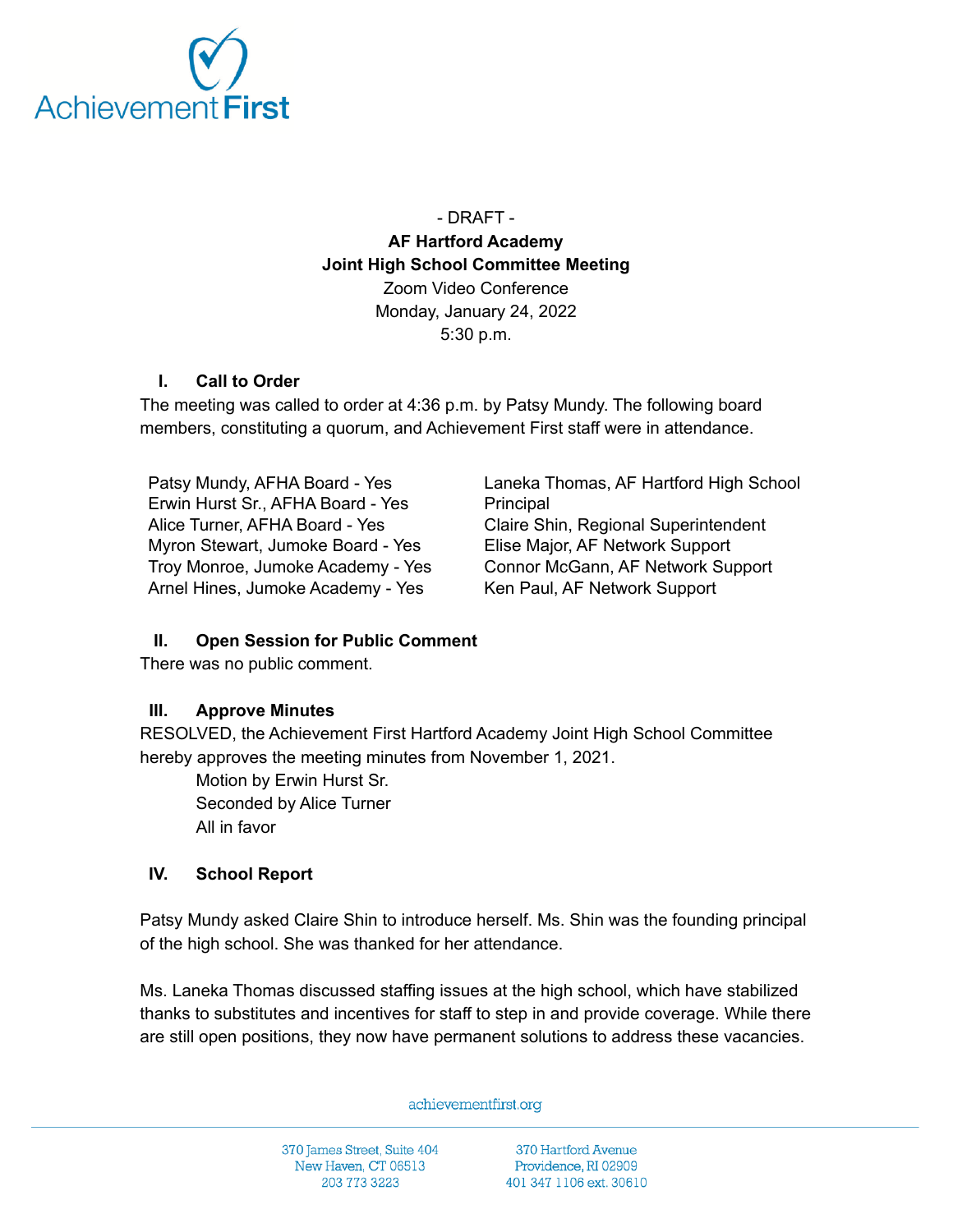

Ms. Thomas expressed that navigating COVID-19 after winter breka has been challenging. Staff are required to be fully vaccinated. Exposure still requires groups of students to be quarantined.

Ms. Thomas reported that early decision results for the school have been favorable. The school has a Questbridge scholar accepted to Dartmouth University. Early decision applications saw a slight decline in the current school year, due to inability to visit campuses in-person

Ms. Thomas reported in terms of academic success that the majority of students are passing all of their classes. Students are also struggling with mental health due to the pandemic, but are communicative with the school. The school incorporates community time into the school week, including zoom calls that engage the student body on ways to make them more excited for school.

Ms. Thomas opened the floor to questions.

- Ken Paul asked Ms. Thomas about attendance. Attendance is stable and exceeding the school's goal for the year.
- Erwin Hurst Sr. asked what support the school offers to encourage student interest in college. Ms. Thomas indicated that the senior class is not experiencing waning excitement for the college process, just for specific schools, as they could not visit and invest in them. Ms. Thomas will speak with the junior class as early as possible to cultivate their interest. She thinks they need to talk to the junior class as early as possible to cultivate their interest.

Myron Stewart communicated that he and Dr. Monroe are affiliated with an organization that provides scholarships for four-year universities to high-achieving students. Mr. Stewart indicated high-achieving students at the high school may qualify.

Ms. Thomas discussed student enrollment. She indicated that student attrition this year remains typical, primarily families moving out of the area.

achievementfirst.org